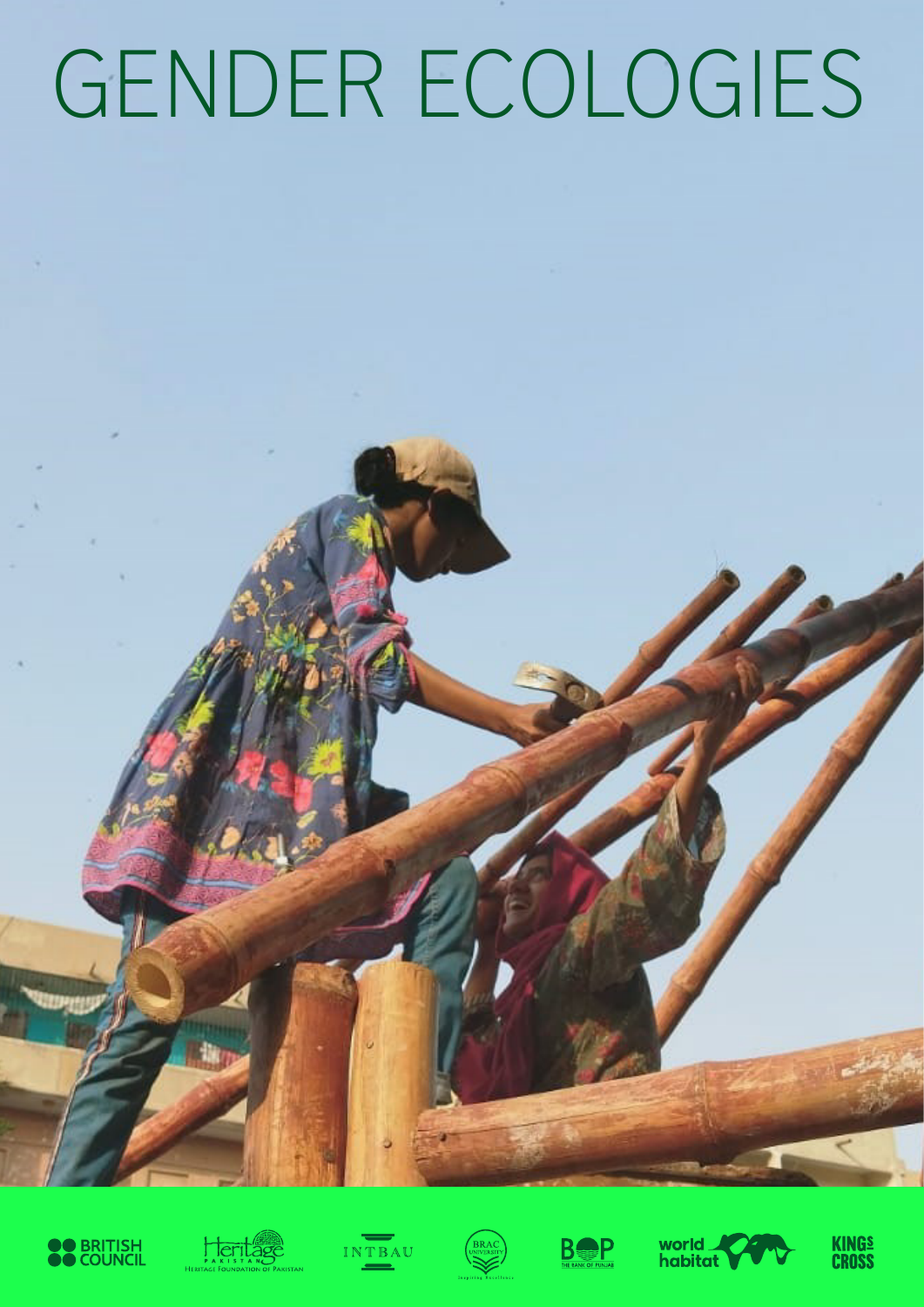# GENDER ECOLOGIES

**CLIMATE-RESPONSIVE STRUCTURES 21-24 MAY NEW PERSPECTIVES 25-26 MAY**

*Granary Square Kings Cross London*

**[Gender Ecologies](https://www.britishcouncil.pk/programmes/arts/gender-ecologies)** is a programme exploring the intersections of gender, climate, sustainability and heritage through community and built environments.

From 21-26 May 2022, **[British Council](https://www.britishcouncil.pk/programmes/arts/gender-ecologies), [Heritage](https://www.heritagefoundationpak.org/) [Foundation Pakistan,](https://www.heritagefoundationpak.org/) [INTBAU](https://www.intbau.org/) and [BRAC University](https://www.bracu.ac.bd/)** are bringing together a group of female students from Bangladesh, Pakistan and the UK to build two low-tech, low-carbon structures on Granary Square, King's Cross which will highlight the central role of women in the climate revolution.

The installations will coincide with the British Council's **[Pakistan-UK Season](https://www.britishcouncil.pk/programmes/pakistan-uk-new-perspectives/gender-ecologies)**, which celebrates the important links between the two countries. A Pakistani chulah, earthen cooker, will be built by Pakistani artisans and students, alongside a few days of events.

The builds will be complemented by an interactive programme of talks, live music, poetry and food from 23 to 26 May 2022.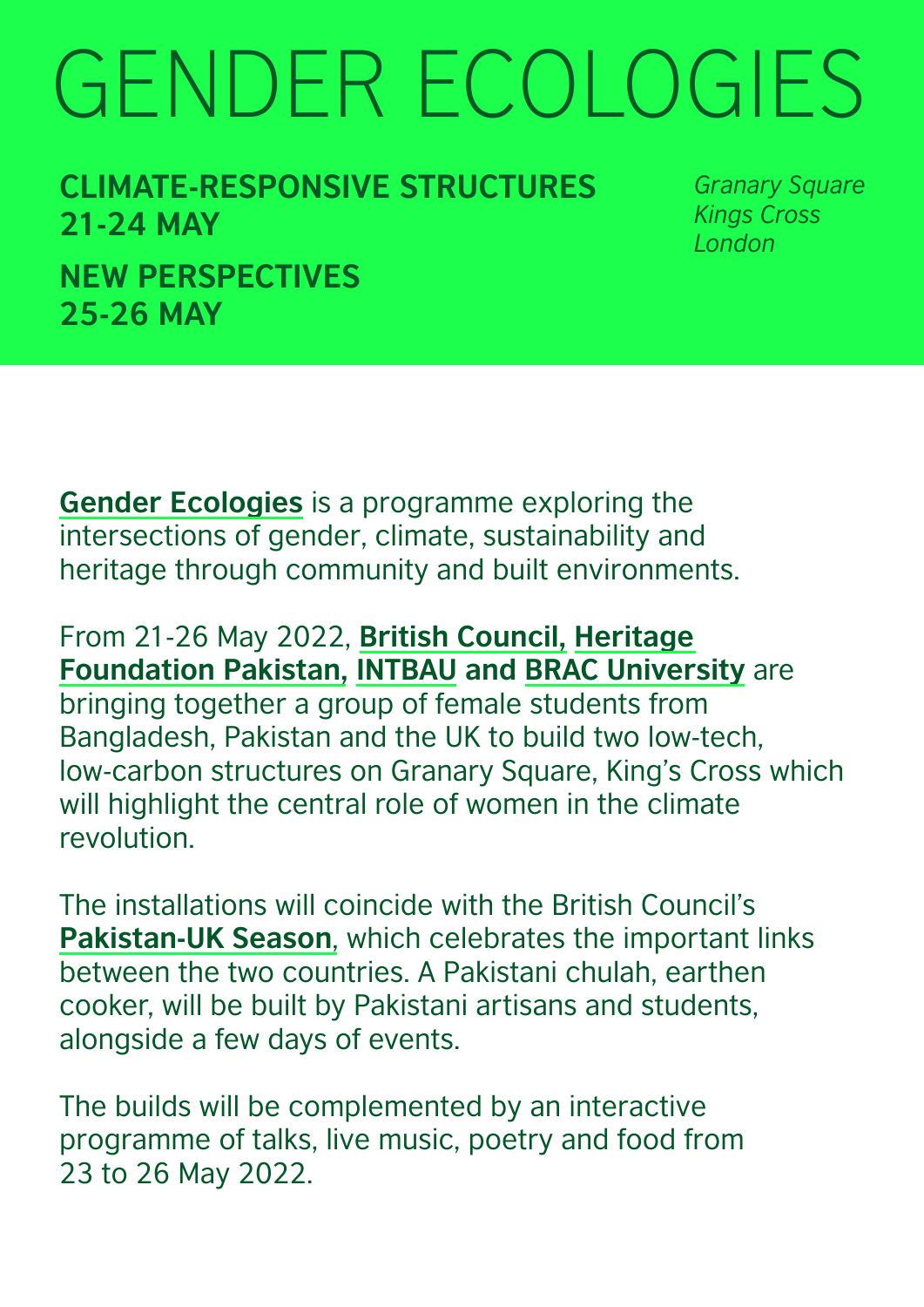## PROGRAMME

## **CLIMATE-RESPONSIVE STRUCTURES**

### **MONDAY 23 MAY**

- **12:00** - **14:00 Camel Book Project** Listen to a presentation by contributing authors of the Camel Book Project, led by Nilofar Akmut
- **14:00** - **14.30 Bamboo dances, Boatmen's song** Join students from Bangladesh and Pakistan as they perform folk songs and dances, including Dhamayeel and Chakma dance, inspired by their heritage

## **TUESDAY 24 MAY**

### **12:00 - 12:15 Bamboo dances, Boatmen's song** Students from Bangladesh and Pakistan will perform folk songs and dances, including Dhamayeel and Chakma dance, inspired by their heritage

### **12:30 - 12:45 Screening: Tying the Knots by Huma Beg** A film sharing a dialogue between Bangladeshi and Pakistani students on building the bamboo structure designed by Yasmeen Lari and adapted to the Bangladeshi local vernacular by BRAC University

### **13:00 - 14:00 Climate-responsive structures** Introducing the foundational activity of the gender ecologies programme, with Yasmeen Lari, Zainab Faruqui Ali, Komal Fatima and students from Bangladesh, Pakistan and across the UK

**14:15 - 14:45 Tapestries and Textiles from Bangladesh, Pakistan and the UK** Pakistani curator Asma Rashid Khan, the Dumfries House Sewing Bee and Zainab Faruqui will share the textile journey for the tapestries created to decorate the bamboo structure. The tapestries will be draped live during time. There will be time for the students to show people around the two low tech, low impact structures

#### **15:00 - 16:00 chai breaker\* with Yasmeen Lari and guests** Join female architects and academics, Yasmeen Lari, Zainab Faruqui, Sumayya Vally, Tumpa Fellows and Cassandra Cozza for an opportunity to ask questions in an informal setting over a warm cup of chai to break the

 *\*chai breaker is written in one case, inspired by Gurmukhi script in Sikh culture where there is no upper or lower case - all letters are treated the same*

ice on topics around gender and climate, hosted by Parvinder Marwaha

### **17:00 - 18:00 DJ Farrah Mughal playing house tunes!**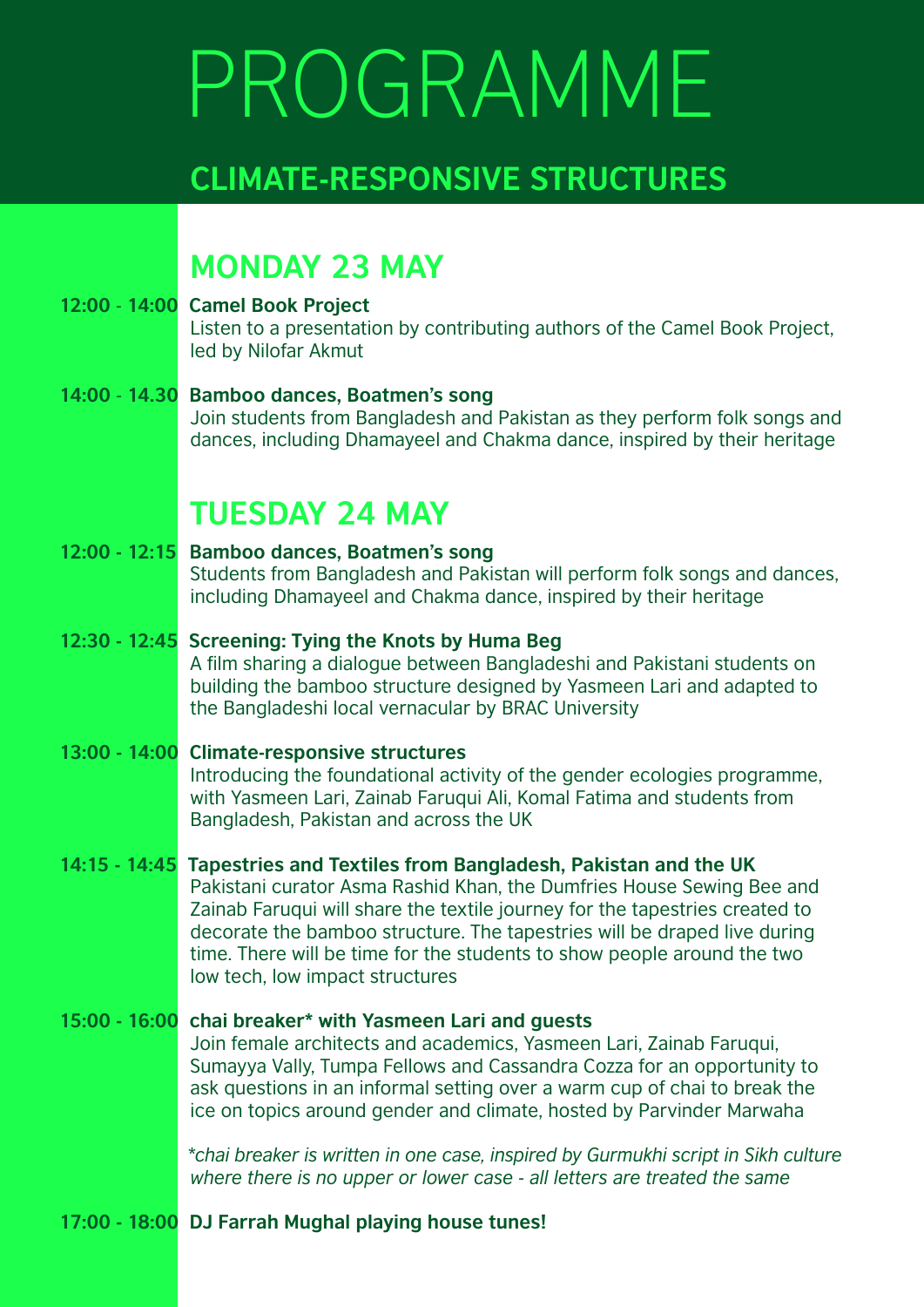## PROGRAMME

## **NEW PERSPECTIVES**

### **WEDNESDAY 25 MAY**

- **10:30 11:15 Roti making workshop**
- **11:00 11.15 Spoken word by Anisa Butt**
- **11.15 12:00 New Perspectives from past to present** Moderated by academic Komal Fatima, students from University of Lahore, DUET and NED in Pakistan will share more about constructing as a woman, for safety, dignity and climate action
- **13:00 13:45 Cooking things up with Yasmeen Lari** Short stories on why the Pakistan chulah (earthern cooker) is important in Pakistan for marginalised women, with a chance to hear about the award-winning design from Yasmeen Lari, Abigail Stoltzfus from World Habitat, and Pakistani artisans Dani and Sampa

### **14:00 - 15:00 Makli Namah – Stories from Makli**

A circle of women who visited the UNESCO World Heritage Site of Makli in Pakistan will share stories about the special site that weaves heritage, rituals, miracles and sustainability into future vernaculars and climate-smart practices. Beginning with Yasmeen Lari, who will share folktales from her late husband Suhail Zaheer Lari's writings, followed by artisans Sampa and Dani, Harriet Wennberg, Sumayya Vally, Safeeyah Moosa, Laila Jamil and Parvinder Marwaha sharing their experiences

### **15:00 - 18:00 Pakistan-UK Season – New Perspectives event** Join the British Council, Heritage Foundation Pakistan and INTBAU teams to

meet the architects, educators, artists and women involved in the gender ecologies project to support and highlight the role of women in climate care

- **15:30 16:00 Short introduction to the programme** Yasmeen Lari from Heritage Foundation, Harriet Wennberg from INTBAU and Stevie Spring, Chairman of the British Council
- **16:00 16:45 Sufi music by Sarah Yaseen** Sufi singer, songwriter and musician, Sarah Yaseen, takes us into the world of Sufi music with a set to celebrate Pakistani culture
- **17:00 18:00 DJ Mahnoor (she/her) playing some tunes!**